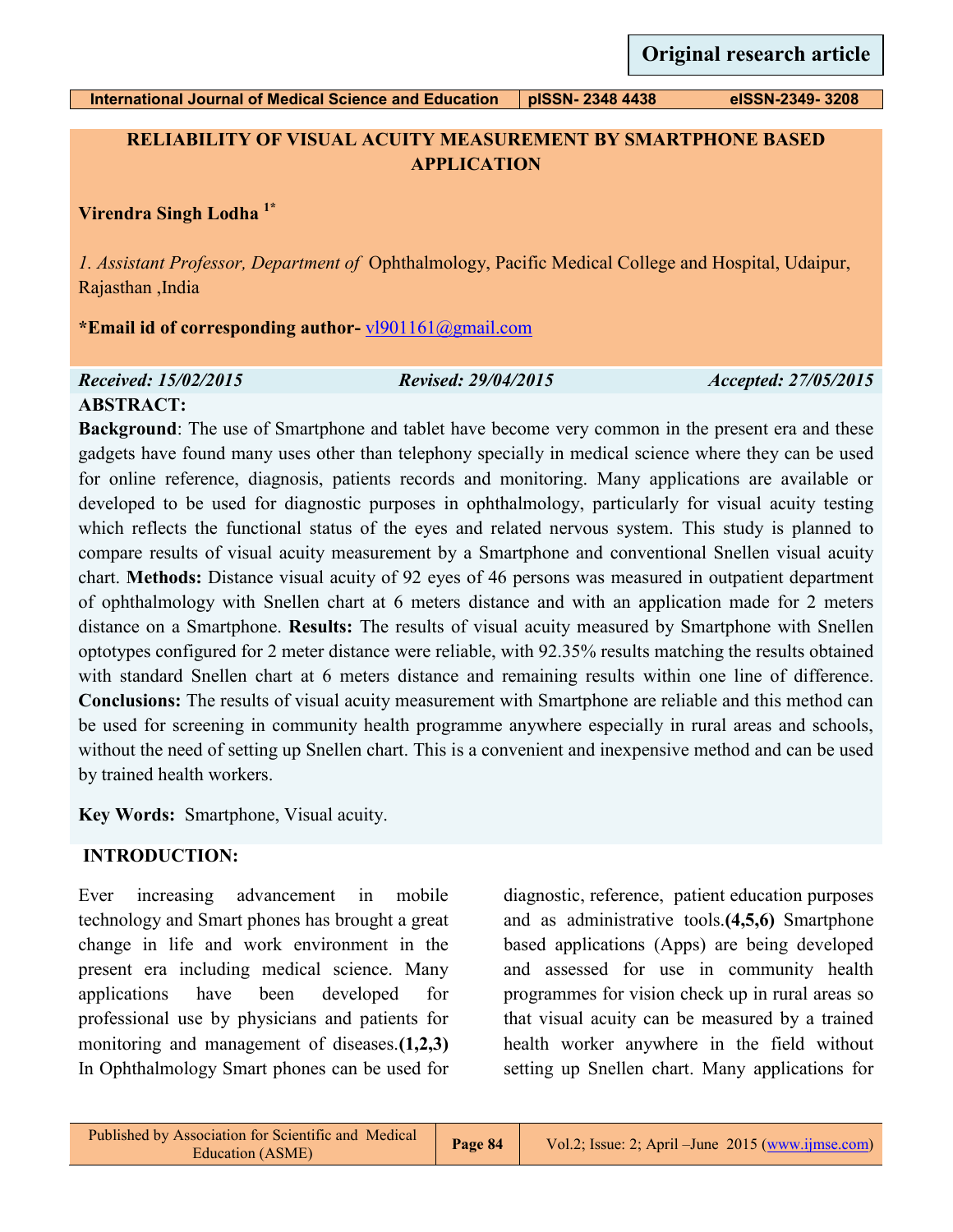self assessment of visual acuity and colour vision testing have been introduced by software developers for Android OS or iOS based Smartphones, but have not been studied for reliability of results. Snellen chart is the most commonly used tool for measuring visual acuity in clinical practice. Snellen chart consists of letters of different sizes (optotypes) which are to be read from a distance of 6 meters and is used either as box type or LCD screens or projectors. Studies done using tablets have found that the results of testing distance visual acuity measurement were reliable. The present study is proposed to compare the results of Smartphone based visual acuity measurement done at a distance of 2 meters with visual acuity measurement by Snellen chart at 6 meters.

## **MATERIAL AND METHODS**

After obtaining institute's ethics committee approval 46 patients and companions visiting eye department of Pacific Medical College and Hospital, Udaipur, India were included in this study. This study was carried during 2 month of duration from November to December 2014. Persons with evidence of present or past ocular pathology other than refractive error were not included in this study and persons having vision <6 /36 on Snellen Chart test at 6 meters were also excluded for statistical reasons as minimal visual acuity which can be recorded by Snellen chart is 6/60 (if a person cannot read 6/60 on Smartphone then to convert visual acuity in logMAR units would not be possible).

Only persons who could read English alphabets were included because the author has made a power point application for android based Smartphone in English alphabets only. The

visual acuity was measured by the following methods-

1. Snellen Visual acuity chart at 6 meters

2. Smartphone Snellen chart for 2 meters – an interactive visual acuity chart (IVAC) was prepared by using "Interactive Visual Acuity Chart" (IVAC) from University at Buffalo's online software.**(7)**

Seven lines of English alphabets of decreasing size and calibrated for 2 meter distance (optotypes) was made online and saved on an Android operating system (OS) based Smartphone. These were put in a single folder and presented as slides with black letters on white background to the person being examined.

Visual acuity was measured first on Snellen visual acuity chart at 6 meters distance followed by measurement by Smartphone application at 2 meters distance without any change in the sitting position of the person being examined. It was ensured that there was no glare from the screen of Smartphone.

# **RESULTS**

As shown in Table 1, a total of 92 eyes of 46 persons were examined in the study. Mean visual acuity was 0.34 with a range of  $0 - 0.78$  log MAR in Snellen chart group and 0.35 with a range of  $0 - 0.78$  log MAR in Smartphone group with a difference of 0.01 log MAR units between the mean of two groups. The results of visual acuity measured by Smartphone matched in 92.3% (85) persons when compared with their measurement on standard Snellen chart at 6 meters.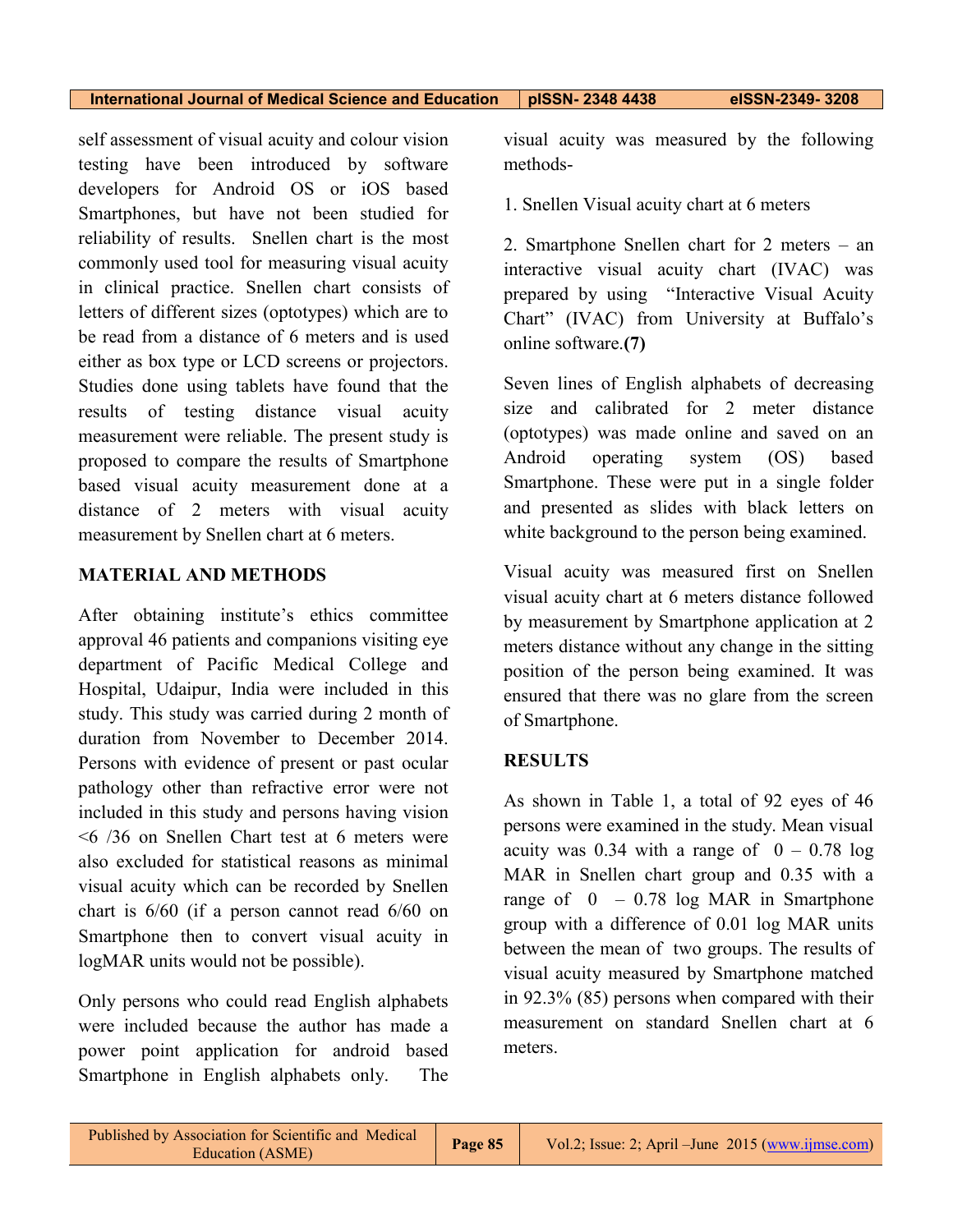Bland-Atman analysis shows a Mean difference of .01 log MAR units between the two groups with 95% limits of agreement of 0.067 to 0.089 and SD of 0.04.

## **Table 1. Visual Acuity Measured by Snellen 6 meter chart and Smartphone 2 meter chart**

|              | Snellen 6 meter |                   | <b>Smarphone 2 Meter</b> |                   |
|--------------|-----------------|-------------------|--------------------------|-------------------|
| $\mathsf{n}$ | Snellen         | Mean              | Snellen                  | Mean              |
|              | Acuity          | log <sub>MR</sub> | Acuity                   | log <sub>MR</sub> |
| 10           | 6/36            | 0.78              | 6/36                     | 0.78              |
| 14           | 6/24            | 0.6               | 6/24                     | 0.6               |
| 18           | 6/18            | 0.48              | 6/18                     | 0.493             |
| 14           | 6/12            | 0.3               | 6/12                     | 0.312             |
| 16           | 6/9             | 0.18              | 6/9                      | 0.195             |
| 20           | 6/6             | $\theta$          | 6/6                      | 0.018             |

n= number of patients

# **DISCUSSION**

Apps are available for Smartphones to test colour vision, contrast sensitivity, macular functions etc., which when analysed and standardised can be of great help in outreach eye health care programmes. Attachments are being developed to take fundus photographs with a Smartphone so that a trained health worker can examine a patient for diabetic retinopathy, glaucoma and maculopathies and transmit the images to an ophthalmologist for opinion. Such Apps can be used by trained ophthalmic technician or paramedical staff for screening of patients in community health services and selected persons can be referred for detailed examination. Present

study was undertaken to find out the reliability of Smartphone based visual acuity testing.

Earlier studies using iPad tablet for measuring visual acuity found that the results were comparable with the standard visual acuity measured in office / clinic settings. **(8, 9)** However these gadgets are expensive for countries like India, hence the present study was done using an Android operating system based Smartphone which is much less expensive and most commonly used type of mobile phone. Results of this study are consistent with the results of the above mentioned studies and also show that visual acuity can be measured with a simple and inexpensive Smartphone. In this study the results of visual acuity measurement taken at 2 meters distance with a Smartphone were same in 92.3% persons and within one line of measurement in the remaining, when compared with the standard visual acuity test done at 6 meters in hospital settings. In one study it was observed that glare from the screen of tablet resulted in errors in the measurement which were eliminated when an antiglare screen was put on the tablet being used. **(10)** However glare from the screen of the Smartphone is not a problem because of improvements in the quality of screens being used in present day Smart phones. Only English alphabets were used as optotypes in this study but tumbling "E" test types can also be made in an application for use to test persons unable to read English alphabets.

#### **CONCLUSION**

A standardised application (App) developed for Smartphone can give reliable results of visual acuity measurement and can be used in outreach community health check up and school health